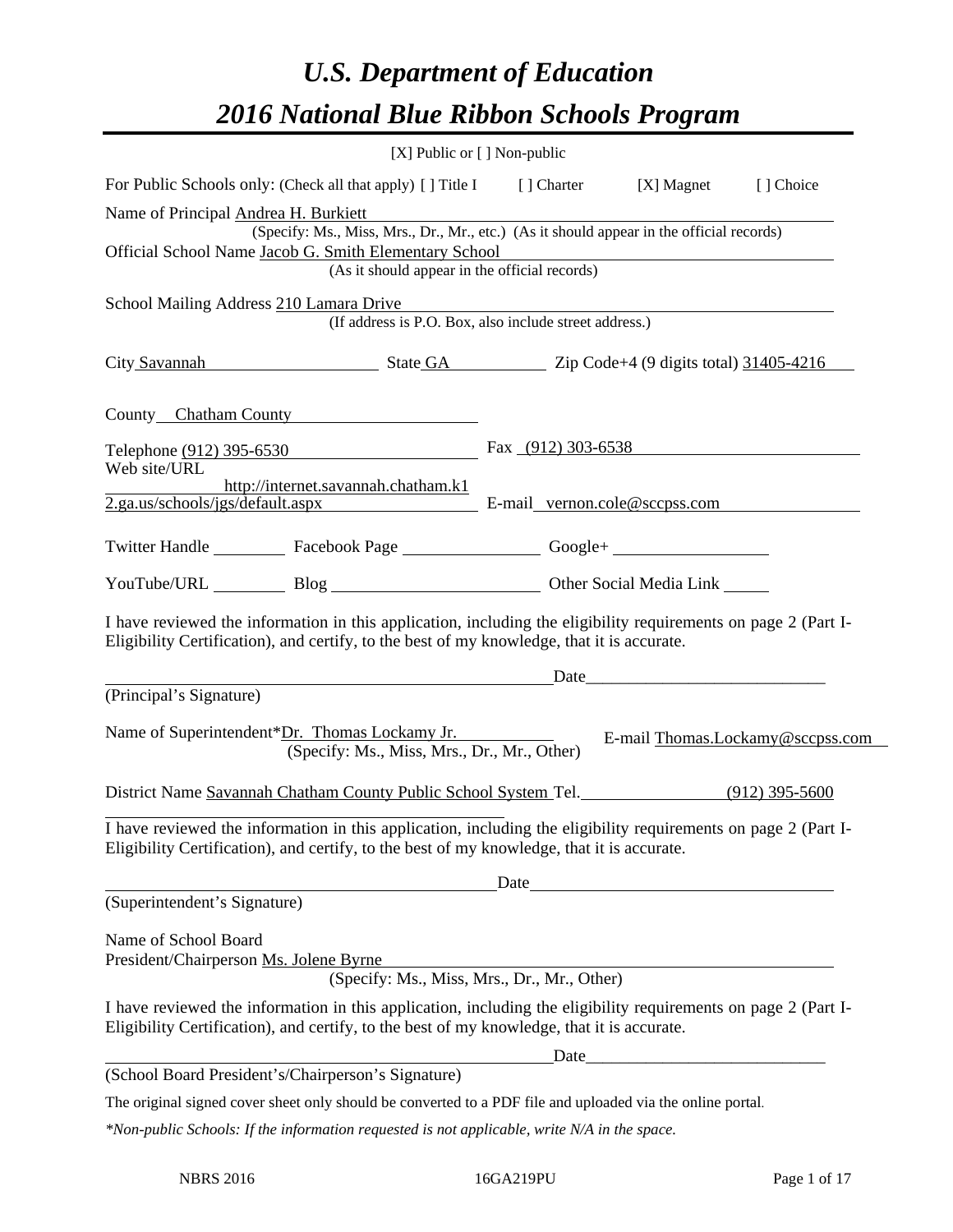The signatures on the first page of this application (cover page) certify that each of the statements below, concerning the school's eligibility and compliance with U.S. Department of Education and National Blue Ribbon Schools requirements, are true and correct.

- 1. The school configuration includes one or more of grades K-12. (Schools on the same campus with one principal, even a K-12 school, must apply as an entire school.)
- 2. The public school has met their state's accountability requirements (i.e., avoided sanctions) in participation, performance in reading (or English language arts) and mathematics, and other academic indicators (i.e., attendance rate and graduation rate) using the most recent accountability results available for the year prior to nomination.
- 3. To meet final eligibility, a public school must meet the state's accountability requirements (i.e., avoided sanctions) in participation, performance in reading (or English language arts) and mathematics, and other academic indicators (i.e., attendance rate and graduation rate) for the year in which they are nominated (2015-2016) and be certified by the state representative. Any status appeals must be resolved at least two weeks before the awards ceremony for the school to receive the award.
- 4. If the school includes grades 7 or higher, the school must have foreign language as a part of its curriculum.
- 5. The school has been in existence for five full years, that is, from at least September 2010 and each tested grade must have been part of the school for the past three years.
- 6. The nominated school has not received the National Blue Ribbon Schools award in the past five years: 2011, 2012, 2013, 2014, or 2015.
- 7. The nominated school has no history of testing irregularities, nor have charges of irregularities been brought against the school at the time of nomination. The U.S. Department of Education reserves the right to disqualify a school's application and/or rescind a school's award if irregularities are later discovered and proven by the state.
- 8. The nominated school or district is not refusing Office of Civil Rights (OCR) access to information necessary to investigate a civil rights complaint or to conduct a district-wide compliance review.
- 9. The OCR has not issued a violation letter of findings to the school district concluding that the nominated school or the district as a whole has violated one or more of the civil rights statutes. A violation letter of findings will not be considered outstanding if OCR has accepted a corrective action plan from the district to remedy the violation.
- 10. The U.S. Department of Justice does not have a pending suit alleging that the nominated school or the school district as a whole has violated one or more of the civil rights statutes or the Constitution's equal protection clause.
- 11. There are no findings of violations of the Individuals with Disabilities Education Act in a U.S. Department of Education monitoring report that apply to the school or school district in question; or if there are such findings, the state or district has corrected, or agreed to correct, the findings.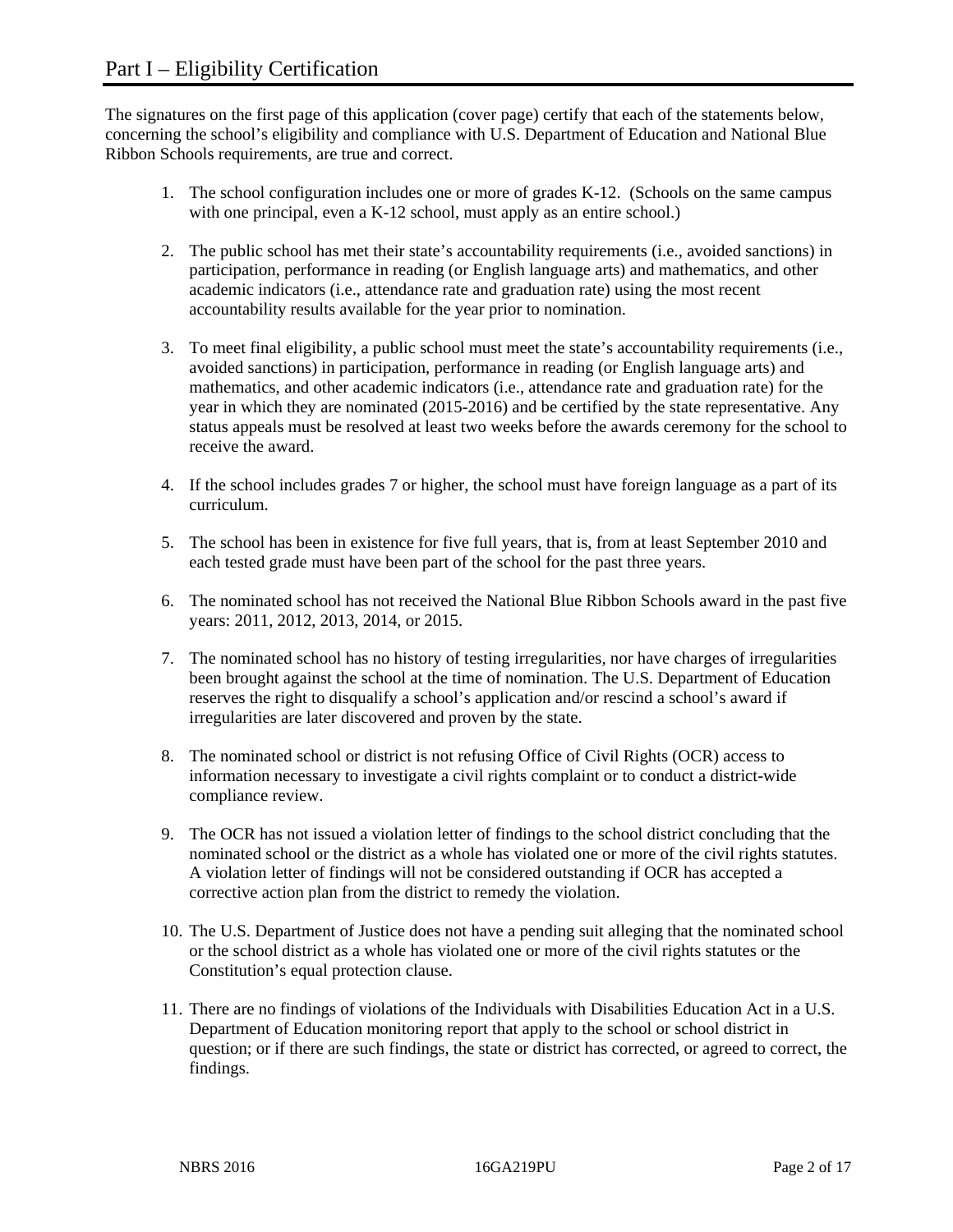#### **Data should be provided for the most recent school year (2015-2016) unless otherwise stated.**

#### **DISTRICT**

| Number of schools in the district<br>(per district designation): | 35 Elementary schools (includes K-8)<br>9 Middle/Junior high schools |  |
|------------------------------------------------------------------|----------------------------------------------------------------------|--|
|                                                                  | 11 High schools<br>$0 K-12$ schools                                  |  |

55 TOTAL

**SCHOOL** (To be completed by all schools)

2. Category that best describes the area where the school is located:

[X] Urban or large central city [ ] Suburban with characteristics typical of an urban area

- [ ] Suburban
- [ ] Small city or town in a rural area
- [ ] Rural
- 3. Number of students as of October 1, 2015 enrolled at each grade level or its equivalent in applying school:

| Grade                           | # of         | # of Females | <b>Grade Total</b> |
|---------------------------------|--------------|--------------|--------------------|
|                                 | <b>Males</b> |              |                    |
| <b>PreK</b>                     | 9            | 13           | 9                  |
| $\mathbf K$                     | 34           | 40           | 74                 |
| $\mathbf{1}$                    | 53           | 47           | 100                |
| $\overline{2}$                  | 52           | 44           | 96                 |
| 3                               | 41           | 41           | 82                 |
| $\overline{\mathbf{4}}$         | 37           | 40           | 77                 |
| 5                               | 26           | 50           | 76                 |
| 6                               | $\theta$     | $\theta$     | 0                  |
| 7                               | 0            | 0            | 0                  |
| 8                               | 0            | $\theta$     | 0                  |
| 9                               | 0            | 0            | 0                  |
| 10                              | 0            | 0            | $\Omega$           |
| 11                              | 0            | 0            | $\mathbf{\Omega}$  |
| 12 or higher                    | 0            | 0            | 0                  |
| <b>Total</b><br><b>Students</b> | 252          | 275          | 527                |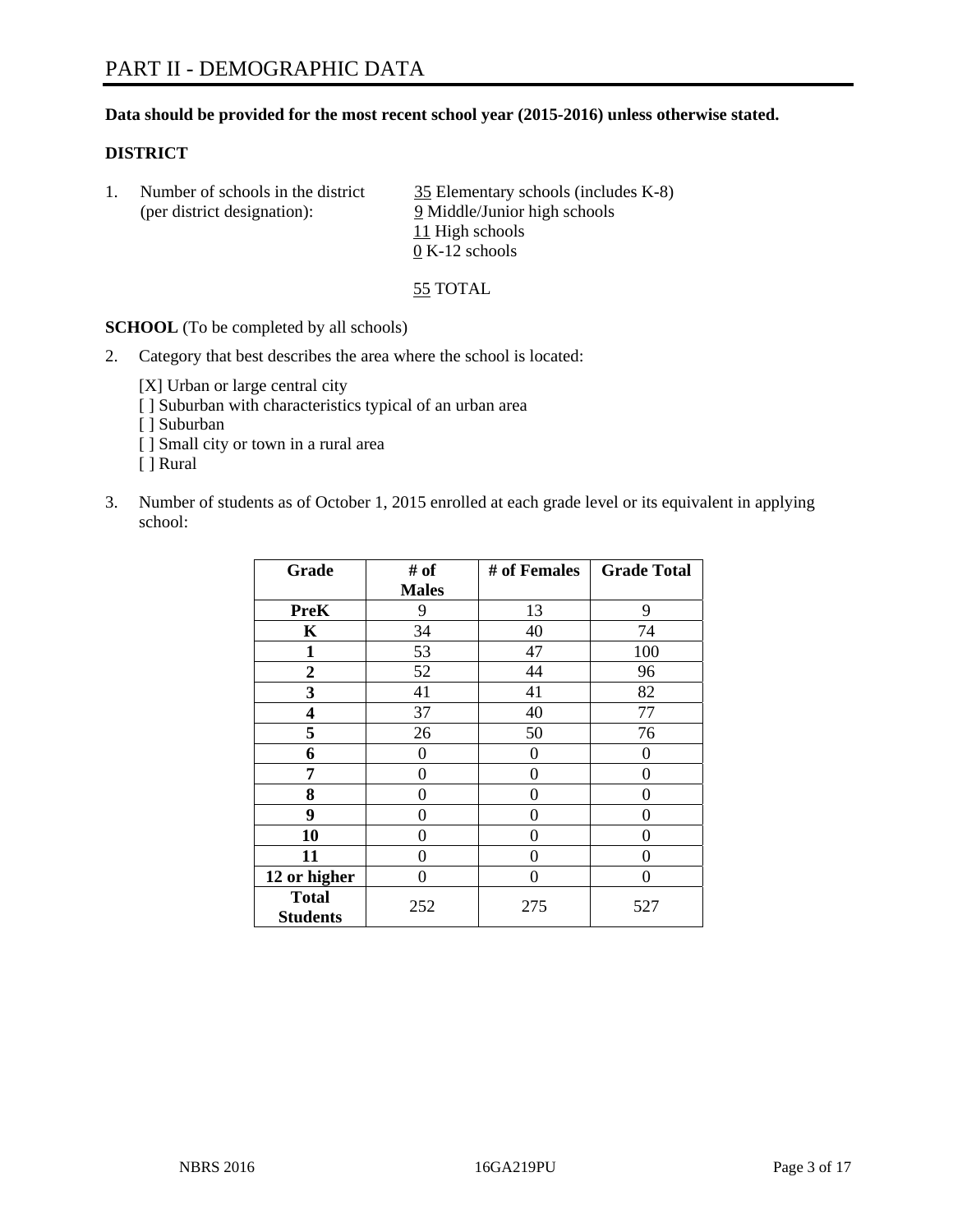the school: 2 % Asian

4. Racial/ethnic composition of  $\qquad 0\%$  American Indian or Alaska Native 49 % Black or African American 2 % Hispanic or Latino 0 % Native Hawaiian or Other Pacific Islander 42 % White 5 % Two or more races **100 % Total** 

(Only these seven standard categories should be used to report the racial/ethnic composition of your school. The Final Guidance on Maintaining, Collecting, and Reporting Racial and Ethnic Data to the U.S. Department of Education published in the October 19, 2007 *Federal Register* provides definitions for each of the seven categories.)

5. Student turnover, or mobility rate, during the 2014 – 2015 school year: 9%

This rate should be calculated using the grid below. The answer to (6) is the mobility rate.

| <b>Steps For Determining Mobility Rate</b>         | Answer |  |
|----------------------------------------------------|--------|--|
| $(1)$ Number of students who transferred to        |        |  |
| the school after October 1, 2014 until the         | 32     |  |
| end of the 2014-2015 school year                   |        |  |
| (2) Number of students who transferred             |        |  |
| <i>from</i> the school after October 1, 2014 until | 15     |  |
| the end of the 2014-2015 school year               |        |  |
| (3) Total of all transferred students [sum of      | 47     |  |
| rows $(1)$ and $(2)$ ]                             |        |  |
| (4) Total number of students in the school as      | 495    |  |
| of October 1, 2014                                 |        |  |
| (5) Total transferred students in row (3)          | 0.095  |  |
| divided by total students in row (4)               |        |  |
| $(6)$ Amount in row $(5)$ multiplied by 100        | Q      |  |

6. English Language Learners (ELL) in the school:  $1\%$ 

3 Total number ELL

 Specify each non-English language represented in the school (separate languages by commas): Filipino, Pashto

- 7. Students eligible for free/reduced-priced meals: 46 % Total number students who qualify: 241
- 8. Students receiving special education services: 10 %

53 Total number of students served

Indicate below the number of students with disabilities according to conditions designated in the Individuals with Disabilities Education Act. Do not add additional conditions. It is possible that students may be classified in more than one condition.

| 3 Autism                              | 1 Orthopedic Impairment                   |
|---------------------------------------|-------------------------------------------|
| 0 Deafness                            | 6 Other Health Impaired                   |
| 0 Deaf-Blindness                      | 9 Specific Learning Disability            |
| 1 Emotional Disturbance               | 22 Speech or Language Impairment          |
| 0 Hearing Impairment                  | 0 Traumatic Brain Injury                  |
| 1 Mental Retardation                  | $Q$ Visual Impairment Including Blindness |
| $\underline{0}$ Multiple Disabilities | 10 Developmentally Delayed                |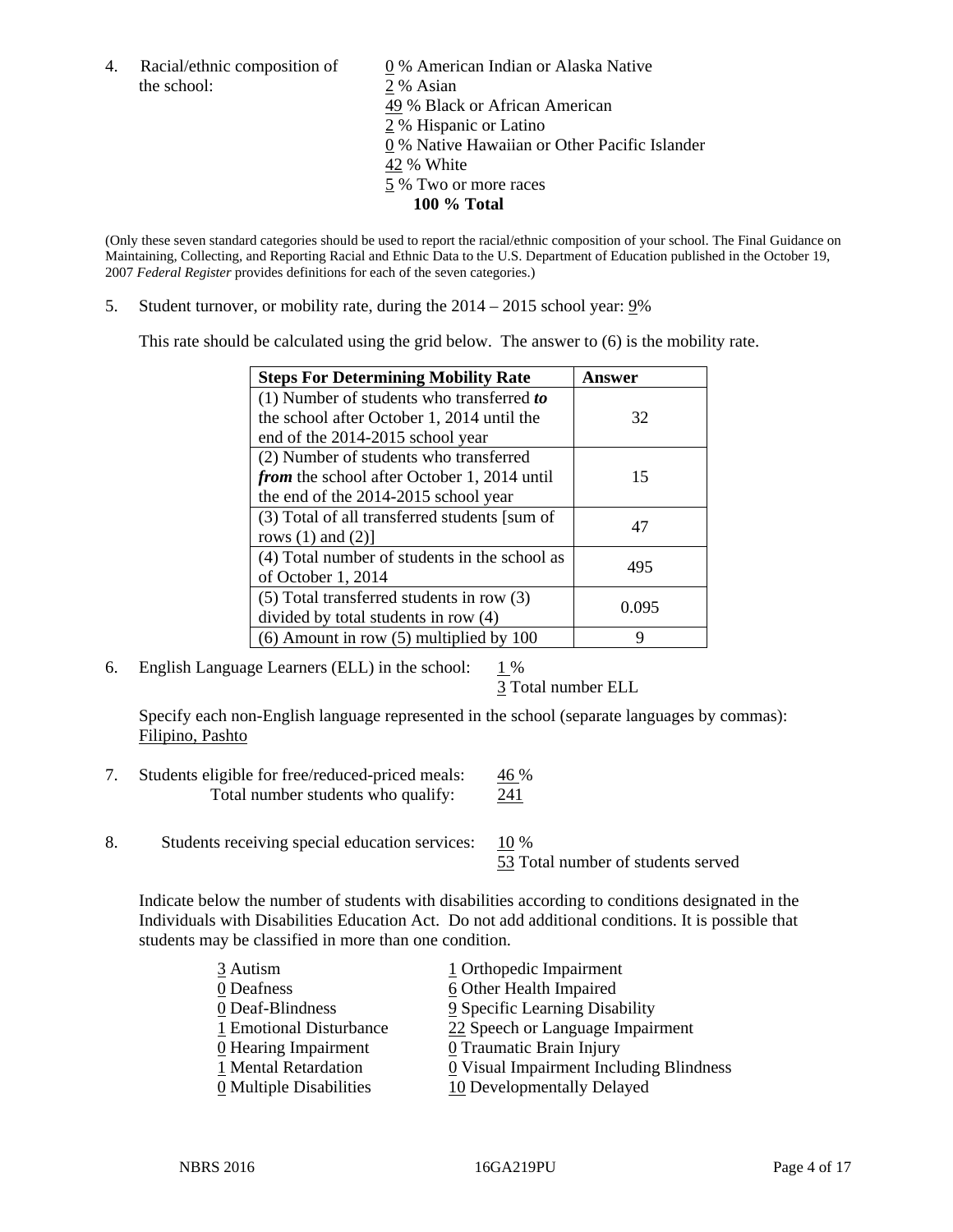- 9. Number of years the principal has been in her/his position at this school: 3
- 10. Use Full-Time Equivalents (FTEs), rounded to nearest whole numeral, to indicate the number of school staff in each of the categories below:

|                                       | <b>Number of Staff</b> |
|---------------------------------------|------------------------|
| Administrators                        |                        |
| Classroom teachers                    | 24                     |
| Resource teachers/specialists         |                        |
| e.g., reading, math, science, special | 13                     |
| education, enrichment, technology,    |                        |
| art, music, physical education, etc.  |                        |
| Paraprofessionals                     | 8                      |
| Student support personnel             |                        |
| e.g., guidance counselors, behavior   |                        |
| interventionists, mental/physical     |                        |
| health service providers,             | 3                      |
| psychologists, family engagement      |                        |
| liaisons, career/college attainment   |                        |
| coaches, etc.                         |                        |

- 11. Average student-classroom teacher ratio, that is, the number of students in the school divided by the FTE of classroom teachers, e.g.,  $22:1$   $22:1$
- 12. Show daily student attendance rates. Only high schools need to supply yearly graduation rates.

| <b>Required Information</b> | 2014-2015 | 2013-2014 | 2012-2013 | 2011-2012 | $2010 - 201$ . |
|-----------------------------|-----------|-----------|-----------|-----------|----------------|
| Daily student attendance    | 98%       | 98%       | 27%       | 99%       | 98%            |
| High school graduation rate | 9%        | 0%        | 0%        | 9%        | 0%             |

#### 13. **For high schools only, that is, schools ending in grade 12 or higher.**

Show percentages to indicate the post-secondary status of students who graduated in Spring 2015.

| <b>Post-Secondary Status</b>                  |              |
|-----------------------------------------------|--------------|
| Graduating class size                         |              |
| Enrolled in a 4-year college or university    | 0%           |
| Enrolled in a community college               | 0%           |
| Enrolled in career/technical training program | 0%           |
| Found employment                              | 0%           |
| Joined the military or other public service   | 0%           |
| <b>Other</b>                                  | $\gamma_{0}$ |

14. Indicate whether your school has previously received a National Blue Ribbon Schools award. Yes No X

If yes, select the year in which your school received the award.

15. In a couple of sentences, provide the school's mission or vision statement.

Excelsior Per Academiam! Onward and upward through education!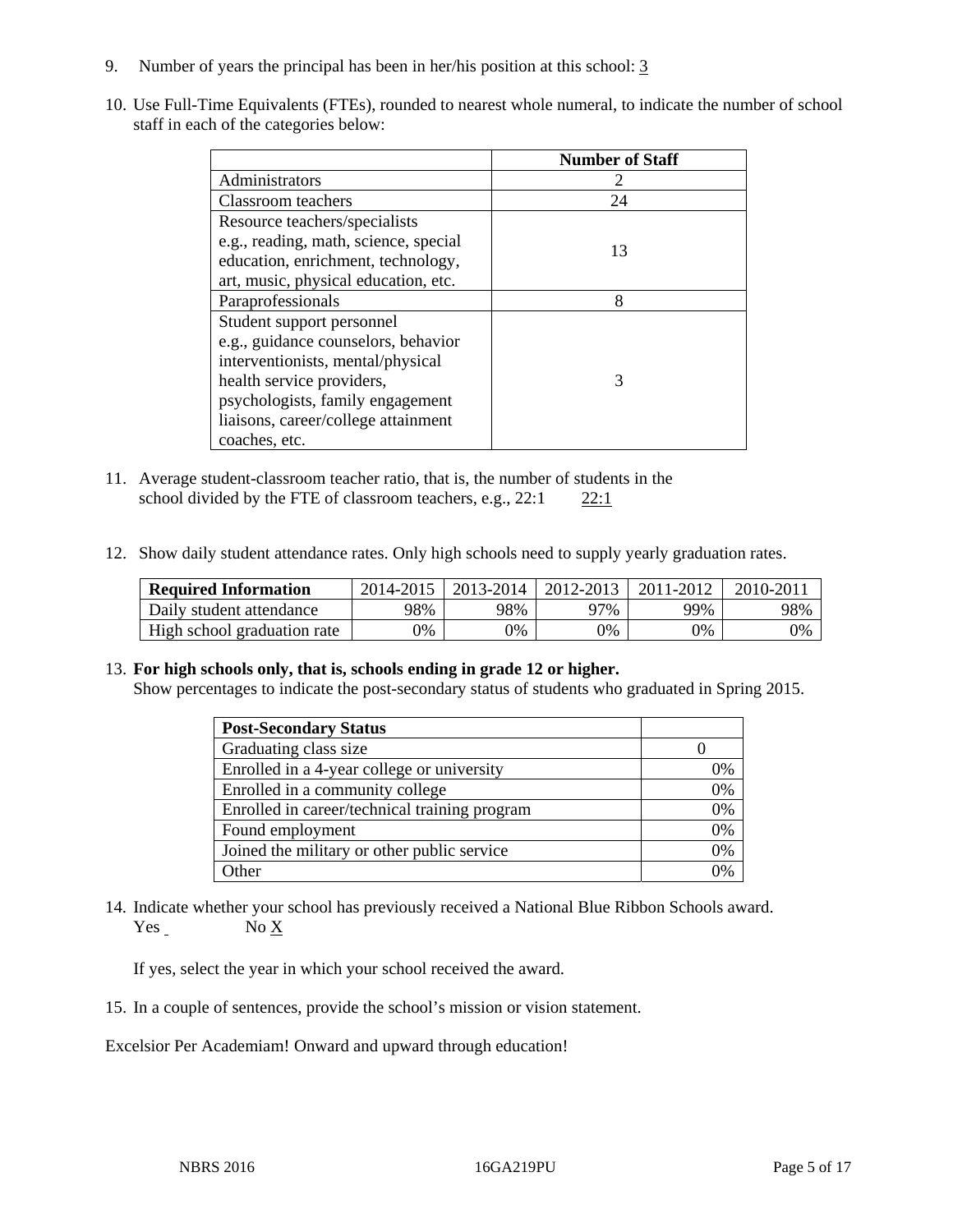16. **For public schools only**, if the school is a magnet, charter, or choice school, explain how students are chosen to attend.

Jacob G. Smith Elementary is both a neighborhood and lottery specialty school for grades Pre-Kindergarten - Fifth grade students. Students who live in our attendance zone attend Jacob G. Smith automatically and with no entrance criteria. Students who do not live within our attendance zone, but live in Savannah-Chatham County, may apply for a lottery seat at Jacob G. Smith if they meet the following academic criteria:

Kindergarten - no academic criteria

1st Grade - DIBELS (Dynamic Indicators of Basic Early Literacy Skills) Composite Score 132 or higher, minimum 80 GPA in 5 core subjects, and E or S in conduct

2nd Grade - 5th Grade - Meet cut scores on both the SRI (Scholastic Reading Inventory) and MAP (Measures of Academic Progress), minimum 80 GPA in 5 core subjects, and E or S in Conduct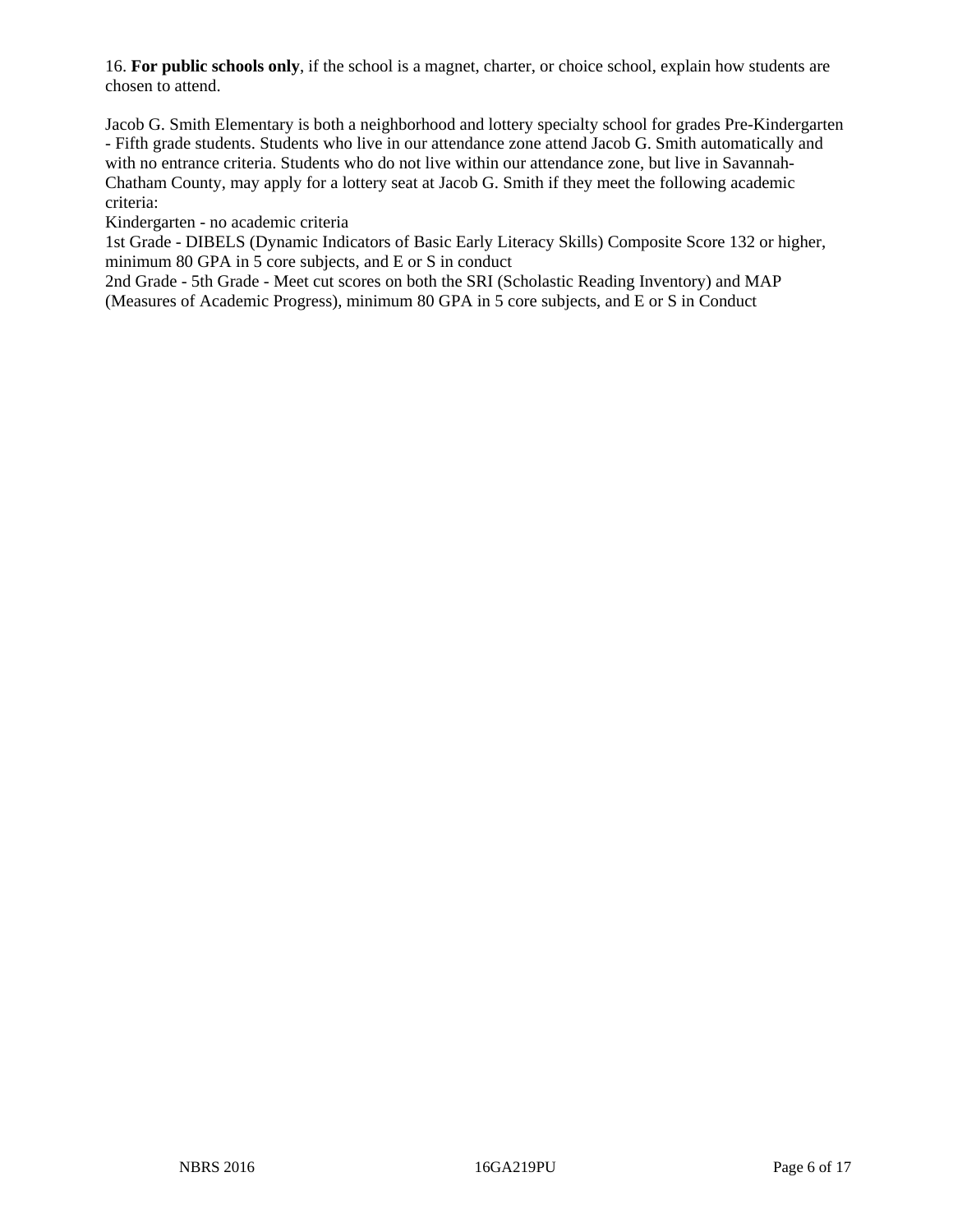Jacob G. Smith Elementary, established in 1950, is named for local philanthropist, Jacob Grass Smith. It is tucked away in midtown Savannah, GA, within the residential neighborhood of Ardsley Park, created as Savannah's first automobile subdivision, and the Medical Arts district. Surrounded by both single and multifamily homes in a variety of architectural styles dating from the 1920's through the 1960's, JGS neighbors with Habersham Village, a variety of locally owned specialty stores and restaurants situated in the center of this quaint neighborhood. The support JGS receives from these businesses is continually evident through mentor partnerships, annual events, and monetary donations. The village is a favorite of JGS families since students are able to safely walk to and from the village area, providing the opportunity to develop social skills and independence. With Savannah's medical complex located to the east and south of the school and the close proximity of Hunter Army Airfield, families associated with the military or medical communities find JGS an excellent school choice.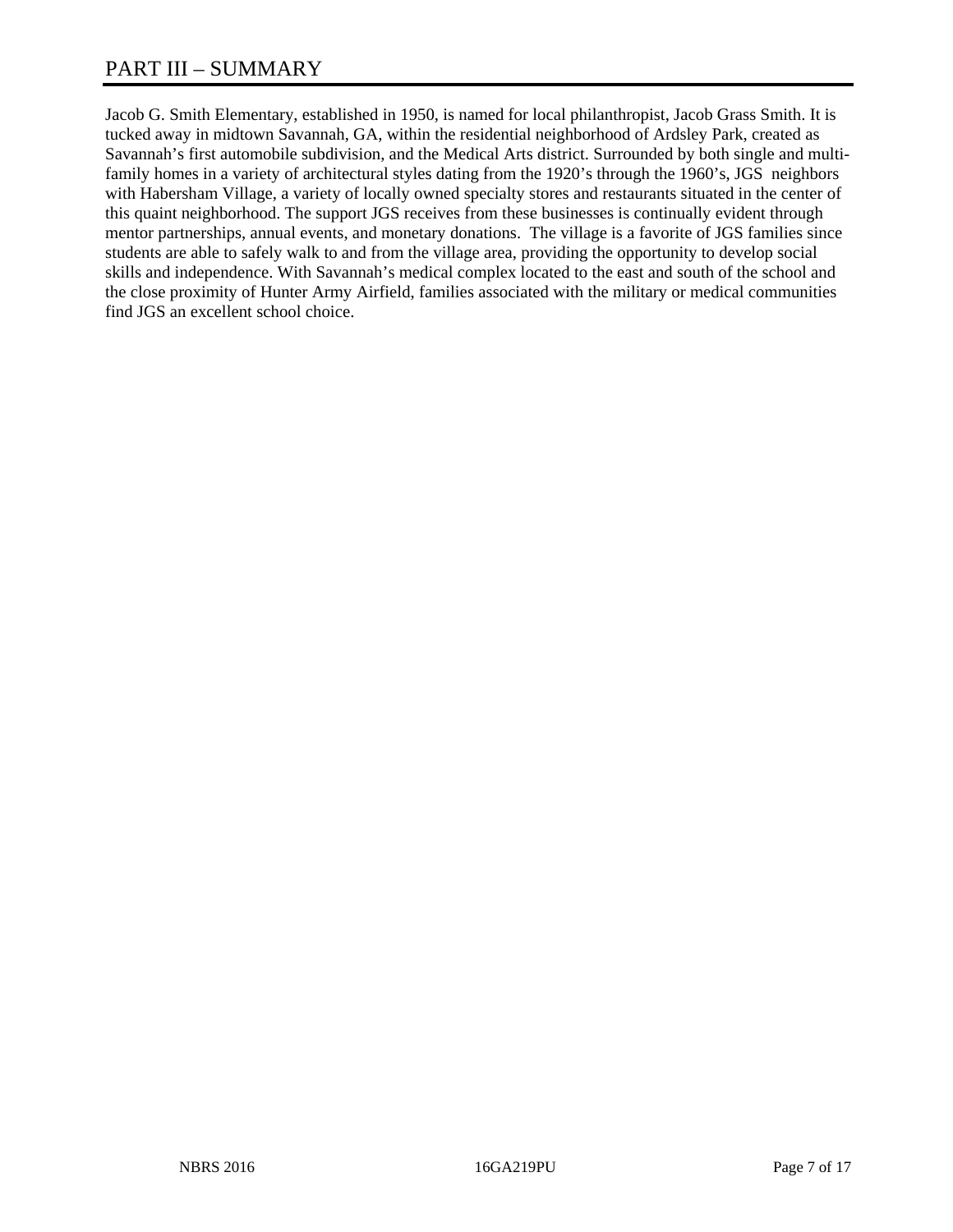JGS is consistently recognized locally, statewide, and nationally for promoting the physical health and safety of students. The creation of fitness stations and funding to increase wellness activities is a result of monetary awards. Safe Routes to Schools honored JGS with Bronze recognition in 2010, Gold recognition in 2011 and 2012, and Coastal Georgia Partner School of the Year in 2012.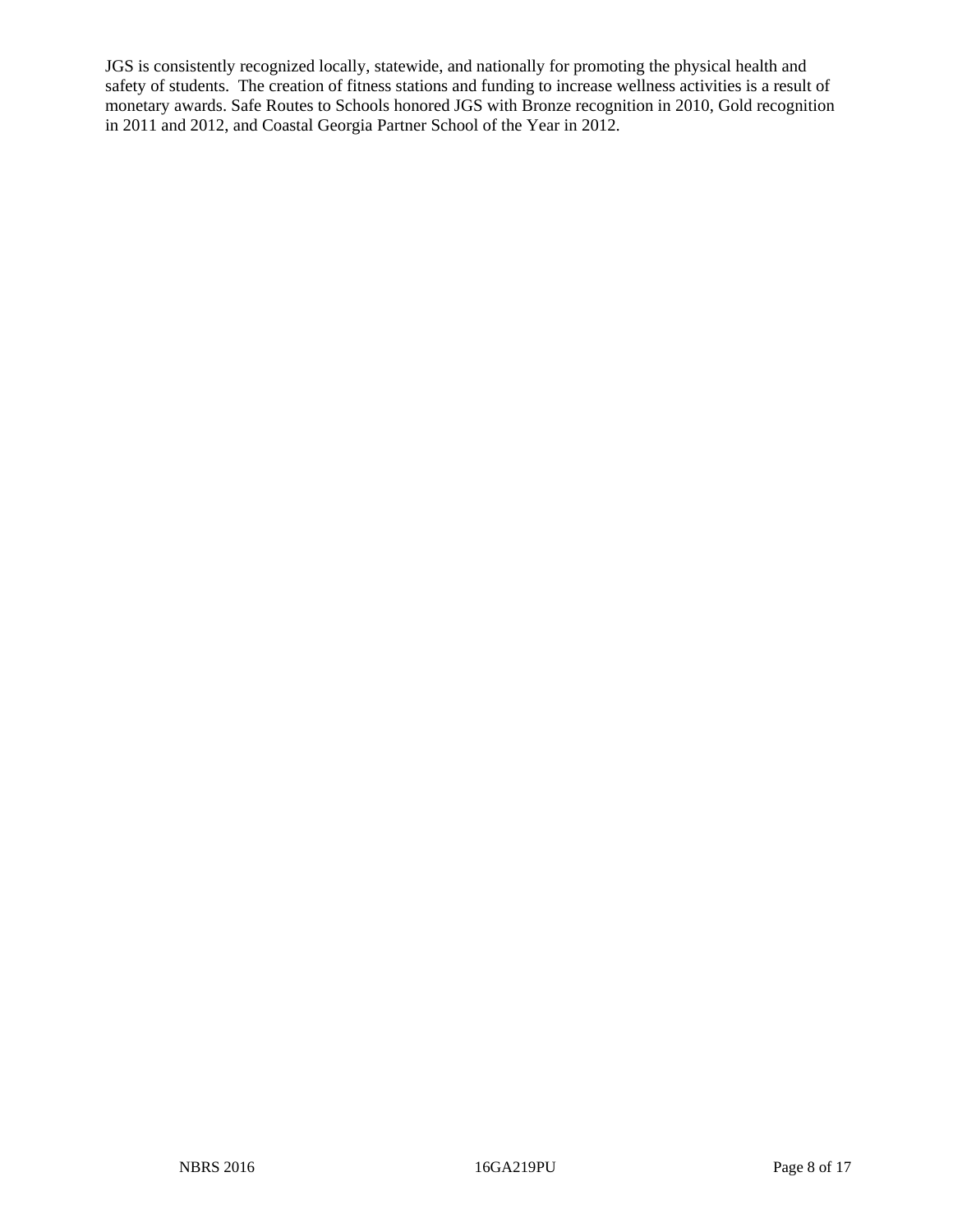## 1. Core Curriculum:

Our Georgia Pre-K Program uses the High Scope Curriculum and the Georgia Early Learning and Development Standards (GELDS). JGS begins instruction with the Georgia Standards of Excellence for English Language Arts, Math, Science, and Social Studies as the curriculum in grades K-5. These standards provide the rigorous academic expectation for students in each grade level and serve as a guide for teachers in creating meaningful learning experiences for what our children should know and be able to do.

For many students, learning at JGS begins in our Pre-K classroom. Students who attend our Pre-K learn phonemic awareness and phonics skills that lay the foundation for reading. Students learn valuable beginning math skills through calendar math and exploration with manipulatives. Students learn cognitive and social skills and apply those skills directly through developmentally appropriate play. Students are provided opportunities to problem solve and explore their environment, as it relates to reading and math, at their own pace. The Pre- $\hat{K}$  program within our school is invaluable. Each year, approximately 85% of our Pre-K students move on to our kindergarten classrooms. Kindergarten and Pre-K teachers collaborate to ensure the Pre-K curriculum is rigorous and prepares students for kindergarten.

JGS is an environment rich in the written word. Teaching students how to read and write begins the moment they walk through our doors for Pre-Kindergarten. Students in the early grades consistently engage in multisensory phonics lessons which create a solid foundation of phonemic awareness and phonics. This foundation is essential for the development of their fluency and comprehension in upper elementary grades. Reading and writing instruction are significantly enhanced in all grades through our Latin program. Latin classes provide students with the tools and background knowledge to decode word meanings. Students are taught Greek and Latin Root Words at an early age so they are able to break words into parts for the purpose of comprehending text. Teachers find extreme value in students having a rich vocabulary; therefore, students read a significant amount of nonfiction text. The intense focus on vocabulary and nonfiction reading sets the stage for students to write across all subjects and prepares them for document based writing in 4th and 5th grade.

JGS creates student-centered math classes that focus on rigorous and cognitively engaging learning experiences. Teachers utilize the workshop model for organizing their math lesson. The workshop structure includes a mini lesson, cooperative work time with manipulatives with an emphasis on math talk, and a closing for students to summarize their learning and defend their math reasoning. Students are engaged in problem based learning and are required to find multiple solutions to each problem. Students are taught Model Drawing as our school-wide problem solving process to ensure consistency of practice as they move through each grade. Students learn the importance of modeling in math as a concrete strategy before they move onto more abstract, algorithm based math. Model Drawing teaches students to begin each math problem by writing an answer statement. This is the basis for constructed response writing in math, as well as in other subject areas. Teachers encourage higher level thinking by incorporating mental math into their daily instruction. Students focus on the relationship between numbers and learn to "think outside the box" and look for multiple ways to solve problems. Mental math strategies emphasize the importance of using math vocabulary to defend their thinking.

JGS's science instruction is focused on providing students with real life application and hands-on learning. Students are encouraged to be curious and to question their everyday experiences through inquiry based learning. To maintain this style of learning, teachers provide simulations and experiments that utilize the steps of the scientific method. Teachers use reflective journaling to monitor students' discovery of how science impacts their lives. Beginning in 3rd grade, students are encouraged to participate in the district science fair to deepen their understanding of science and to apply what they have learned to solve real life problems and create viable solutions. Students participate in multiple field trip experiences as a result of our community partnerships with the local wildlife center, the local Army Airfield science center, national parks, and nearby university. These learning experiences provide memorable opportunities to see hear and touch the science our students are learning about and which surrounds them every day.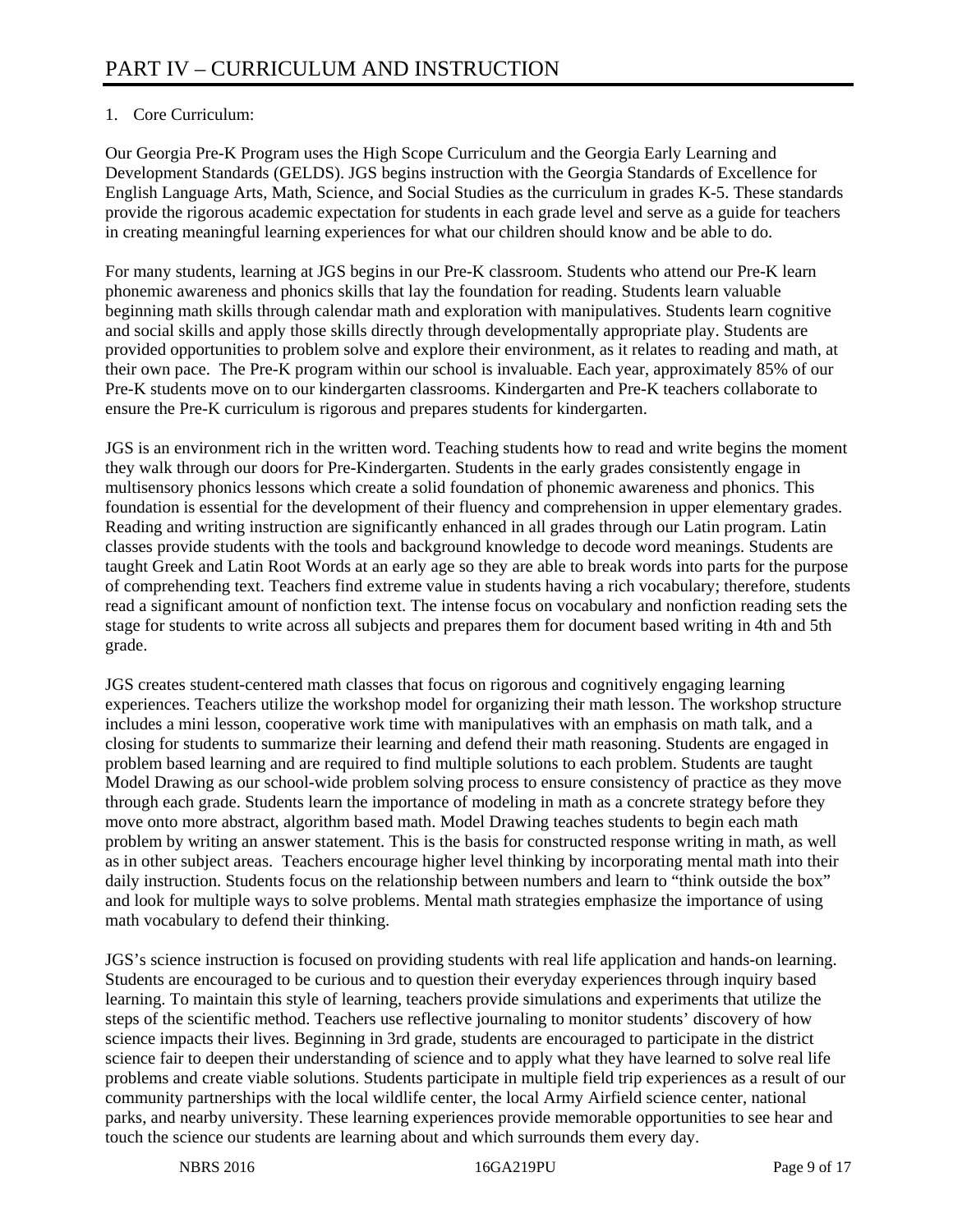JGS's social studies curriculum is designed to be integrated across all core content. Lower elementary students use leveled reader biographies to teach historical figures, allowing teachers to incorporate reading fluency and comprehension skills with their history lessons. Upper elementary students move into using Document Based Questions (DBQs) to analyze primary and secondary source documents that not only teach historical content but teach students to make personal connections with history. Students learn to write about their analysis and explain their connections in a structured format with a thesis statement and supporting details. Journal writings and analytical classroom discussions further allow students to relate their own lives to events in history. Graphic novels ignite students' interest in learning about historical events in a more modern fashion. History comes alive for students when they participate in walking field trips throughout Savannah, visit historical sites, and participate in annual parades and celebrations.

#### 2. Other Curriculum Areas:

We believe students' strengths should be nurtured outside the core curriculum. Students should have the opportunity to explore interests and develop talents at an early age that will support their academic, social, and emotional growth. JGS students are provided many learning experiences through specialized instruction in art, music, band, physical education, and Latin as a world language. All students rotate through each of the special areas for one week out of each month, rather than a day-to-day schedule. This allows for continuity of instruction and completion of projects.

Our Art program provides structured experiences that set the stage for students' exploration of choice and decision making through art. Students are exposed to many art mediums including crayons, markers, paint, oil pastels, collage, sculpture, and ceramics. They learn about master artists and how their work impacts the modern art world. Students practice life skills when collaborating on ideas and sharing supplies in a common work space. Critical thinking is practiced daily when students analyze artwork and make choices for their own pieces. Student artwork is always on display in the school and is often displayed throughout the community and at various venues in Savannah. A collaborative art project is displayed in the spring each year to showcase all students and their talent.

Music introduces students to reading music and exposes them to music theory and music history. Students study a variety of genres which include classical, jazz, folk, ballads, modern, pop, rock and rap, and come from a wide variety of cultures. Students learn how music can be used to express thoughts and feelings as well as how music connects to reading, math, social studies, and science. Students learn to produce music through singing and learn to appreciate music through listening and interpreting. Students in kindergarten, first, and second grade participated in the Carnegie Hall Music Explorers Program. This program provides a music curriculum, which is incorporated into each classroom. Students learn about musicians while in Music class and twice each year participate in the Music Explorers performance and concert. Chorus is offered to students in upper elementary grades, during which time students receive vocal skills instruction. Students in grades 1-5 have the option of participating in piano. Music comes alive for students when performing for our school, throughout the community, and for the state.

JGS is one of six district elementary schools offering Beginning Band to fifth grade students; 40% of whom elected to participate. JGS is one of three elementary schools offering Beginning Band to fourth grade students; 62% of whom elected to participate. Band students learn how to read and play music on an instrument of their choice. Participation in band enriches students' understanding of music theory and music history, extending what they learn in music class. Full band meets during the specials rotation and instrument sections meet in the morning for small group, instrument specific instruction.

The Physical Education program instills the knowledge and understanding of rules while promoting physical fitness and the development of motor skills. Instruction incorporates physical fitness and wellness, including muscular strength, muscular endurance, aerobic capacity and flexibility. Students learn to enjoy physical activity while also developing the personal attributes of cooperation, tolerance, sportsmanship, leadership, respect and honesty. Students are encouraged to maintain a high level of sportsmanship as they play a variety of sports including basketball, baseball, soccer, tennis, golf, and floor hockey.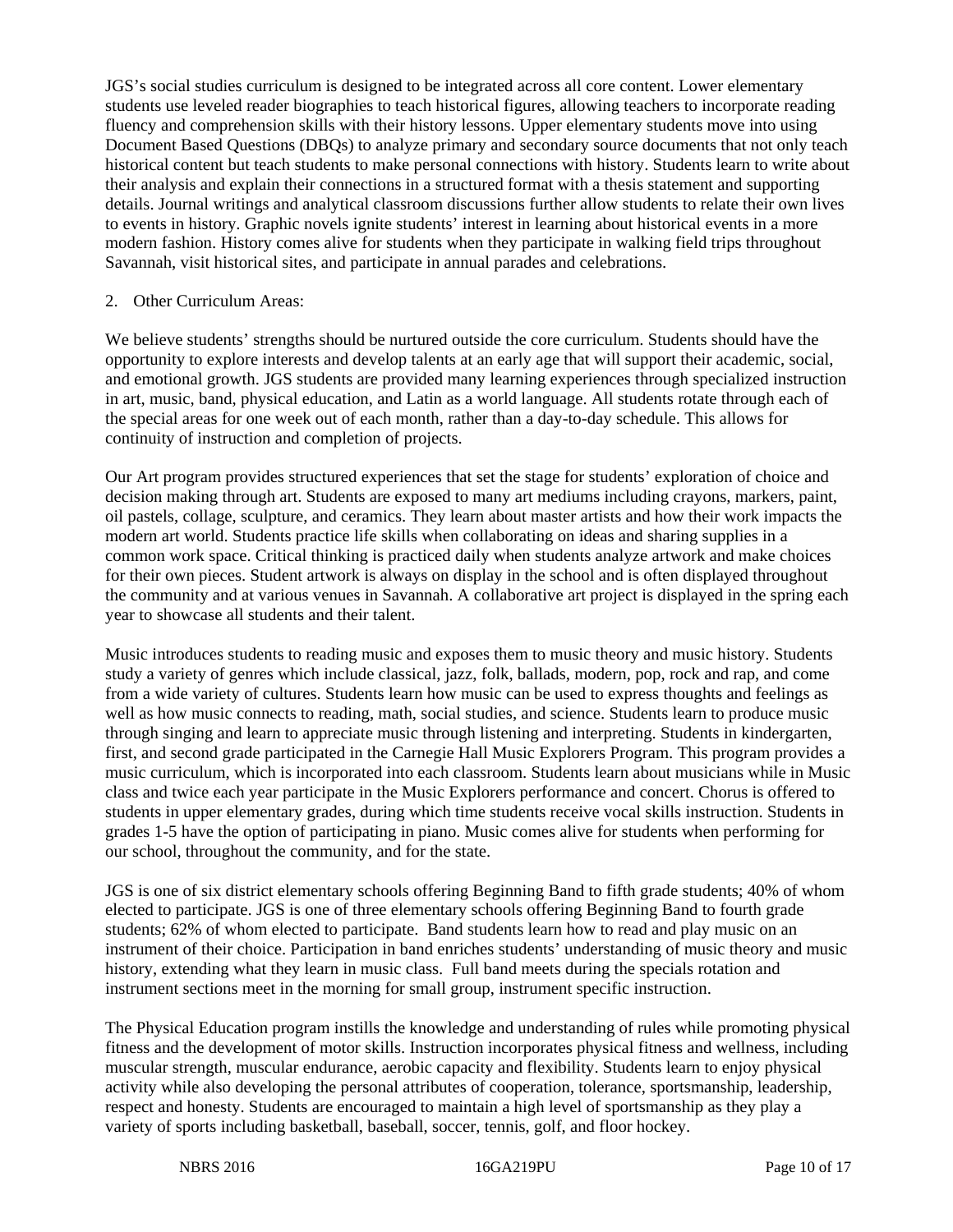JGS is the only elementary school in the state of Georgia to have a Latin Education program. Our Latin program focuses on exposing children to the origins of our English language and culture. Students begin by learning the "Pledge of Allegiance" in both English and Latin. Students learn about Greek and Roman battles, foods, people of power, and mythology. In the lower elementary grades, students focus on Latin vocabulary for greetings, numbers, colors, items, and places. Middle elementary students learn to say phrases and have basic one-on-one conversations. Upper elementary students learn to read simple Latin passages and learn to translate English passages into Latin. Latin directly connects with students' curriculum standards when they reach third grade. They learn Greek and Latin root words which directly increases their vocabulary and improves their reading comprehension.

Technology is highly integrated within our core and specialized instruction. Lower elementary students visit the stationary computer lab twice a week to play interactive games that support their reading and math instruction. Upper elementary students share laptops in the classroom where they learn to research topics and learn basic typing skills. Teachers use a computer based lesson plan program and cloud drives to facilitate collaboration of instructional planning across vertical teams.

3. Instructional Methods and Interventions:

JGS takes pride in providing instructional methods and interventions that encompass all types of learners and push students to high levels of achievement. Students are administered district benchmark assessments three times each year in the areas of reading and math. Benchmark assessment results are used as a guide for determining the most appropriate instructional path for students.

All students have individual academic needs. Needs Based Instruction (NBI) is the key instructional practice used throughout our school which reduces student/teacher ratios and allows for targeted instruction based on student needs. NBI is one period of instruction per grade level, during which data driven, small group instruction is utilized. Classroom, gifted, early intervention, and special education teachers each take a small group of students to provide instruction based on their individual reading or math strengths and weaknesses. Flexible grouping is used and group placements change as students' progress is frequently monitored.

Teachers incorporate technology throughout whole group and NBI instruction to create individualized learning paths for differentiated instruction in the areas of reading and math. The programs we use engage students in learning by setting goals and providing content focused game time as a reward for achievement. Students are able to access these programs from both school and home, allowing us to provide tools for parents to engage with their children in academically appropriate ways.

When NBI is not enough support for students in either reading or math, some students may need support through Response to Intervention (RTI). RTI is a collaborative problem solving process during which intense interventions, frequent progress monitoring, and high levels of parent to school communication occur. Teachers may use the double dose of their phonics program to provide targeted phonics instruction for students who struggle to decode or use norm-referenced vocabulary and comprehension programs to shore up students' deficits with reading. Teachers may use computerized programs with individualized learning paths to focus on specific math skills. Teachers collaborate every 4 weeks with their grade level peers, administration, special education teachers, counselor, and support personnel, such as behavior analysts, school psychologist, school social worker, and district staffing specialists. This high level of collaboration leads to effectively identifying strategies that are successful in closing students' achievement gaps. At times, this process leads to a referral for psychological testing and special education services through an Individualized Education Plan (IEP).

Ten percent of JGS, 53 students are served through Special Education (SPED) services with IEPs. Most students receive their specialized instruction in the general education classroom through the Inclusion model. Services by the classroom teacher and a SPED teacher or paraprofessional provide students instruction in the general education curriculum while also providing instruction for IEP goals and objectives. Students receiving speech, occupational or physical therapy receive their services through the Separate Classroom model.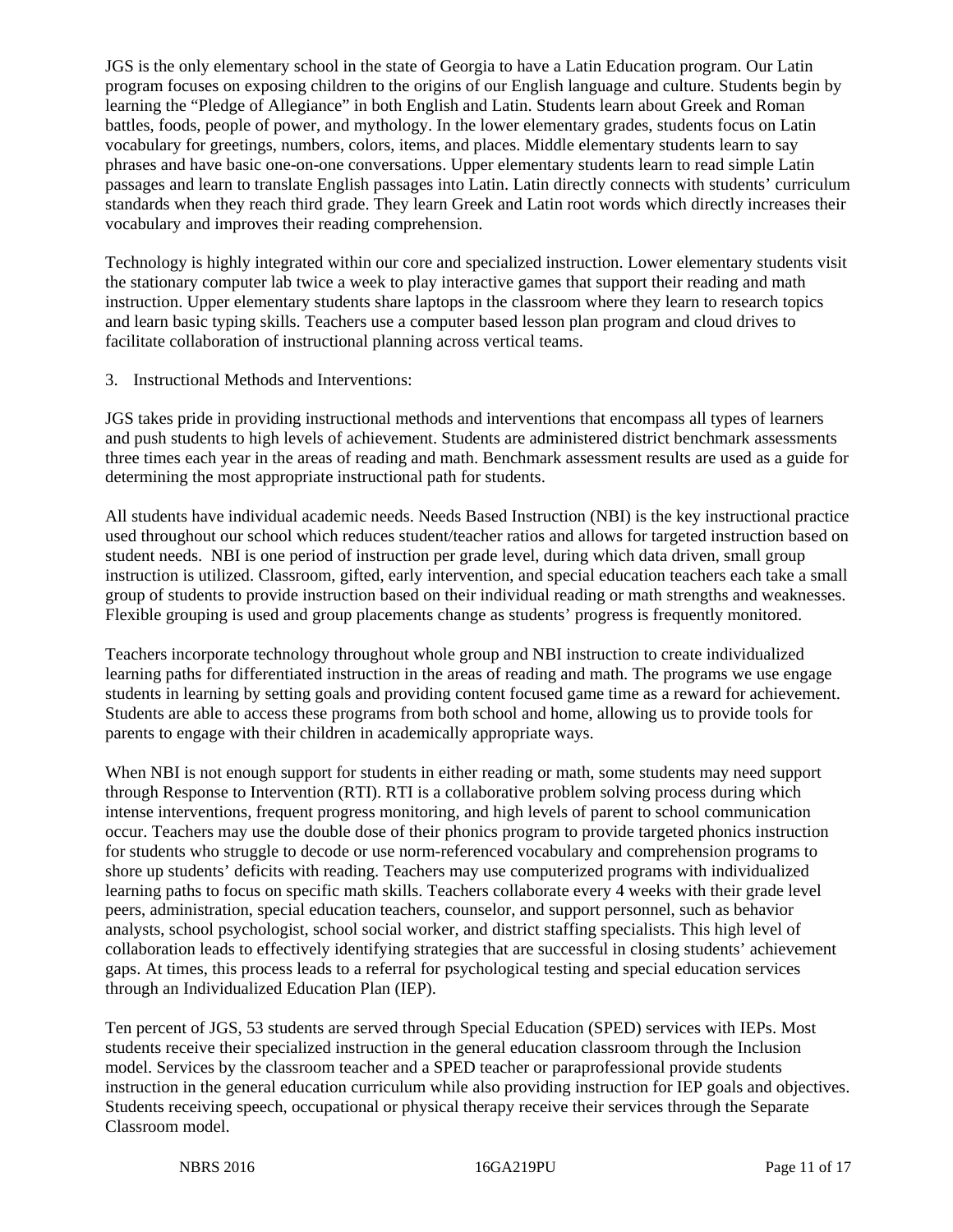4. Assessment for Instruction and Learning and Sharing Assessment Results:

Assessment data is a critical component to the ongoing decision making process used to inform instruction. In 2014, students were assessed in third, fourth, and fifth grades using the Criterion Referenced Competency Test (CRCT). Scores indicated that our students met or exceeded benchmark expectations in the areas of Reading and ELA at 99%, Mathematics at 96%, Science at 96% and Social Studies at 98%. CRCT results revealed that our Students with Disabilities (SWDs) subgroup performed at a rate indicating an achievement gap when compared to our All Students population. In 2014, 91% of SWD students met or exceeded Reading and ELA, while only 75% met or exceeded in Math, 77% in Science, and 82% in Social Studies. In an effort to close this achievement gap, we utilize benchmark assessments with frequent progress monitoring, Needs Based Instruction, collaborative data review, and high levels of parent communication.

Dynamic Indicators of Basic Early Literacy Skills (DIBELS) Next and m-CLASS are the benchmarks administered individually to all kindergarten and first grade students. DIBELS Next assesses early reading in phonemic awareness, phonics, and fluency, while DIBELS m-CLASS assesses early math skills. Results from these assessments inform teachers of the students performing at benchmark, below benchmark, or well below benchmark. Students in grades 2-5 take the Scholastic Reading Inventory (SRI) and the Measures of Academic Progress (MAP) computerized benchmark assessments three times per year. SRI assesses students' reading level with a focus on vocabulary and inferencing skills. MAP assesses students' math ability across multiple domains of math. Benchmark scores are identified at each grade level as a minimum for students to achieve by the end of the year.

These tools are essential to planning and guiding whole group and NBI instruction at all grade levels for reading and math. Teachers meet in Team Huddles each Tuesday with administration to analyze results and collaboratively plan instruction. Students are placed in small NBI groups for differentiated instruction based on their individual strengths and weaknesses. Students take frequent formative assessments to provide ongoing information to teachers for the purpose of planning instruction for remediation and enrichment. Upon the completion of units of study, students take summative assessments for the purpose of grading and mastery.

Benchmark results are shared with students and parents after each administration and goals are set for the following benchmark period. A letter of explanation to parents is included with each score report to explain how parents can provide support at home in the various reading and math areas. The results are discussed in parent/teacher conferences twice per year. During conferences, parents are taught strategies to assist their children and provided a demonstration of resources available on our school website. The school newsletter is sent home monthly and includes a plethora of instructional resources for parents. The newsletter also reminds parents of the required benchmark goals for the assessments at each grade level. PTA meetings are utilized to share resources with parents and provide tips for assisting children at home. Classroom newsletters are sent home weekly with grade specific tips and strategies that will directly impact students reaching their goals.

Student learning and achievement are the number one priority at JGS. When district and statewide assessment scores are received, administrators and teachers review the data and plan remediation and acceleration according to what the data reveals. Students are divided into flexible groups and specific standards are addressed during the school day based on each student's strengths and weaknesses. Students are placed in groups to remediate, accelerate or enrich based on their specific needs. Additionally, JGS offers before-school tutorial for students, with instruction provided by teachers within our building. Students are grouped by grade level and attend one morning session focused on reading and/or one morning session focused on math. Teachers utilize the blended learning model for instruction to allow for as much targeted, individualized instruction as possible.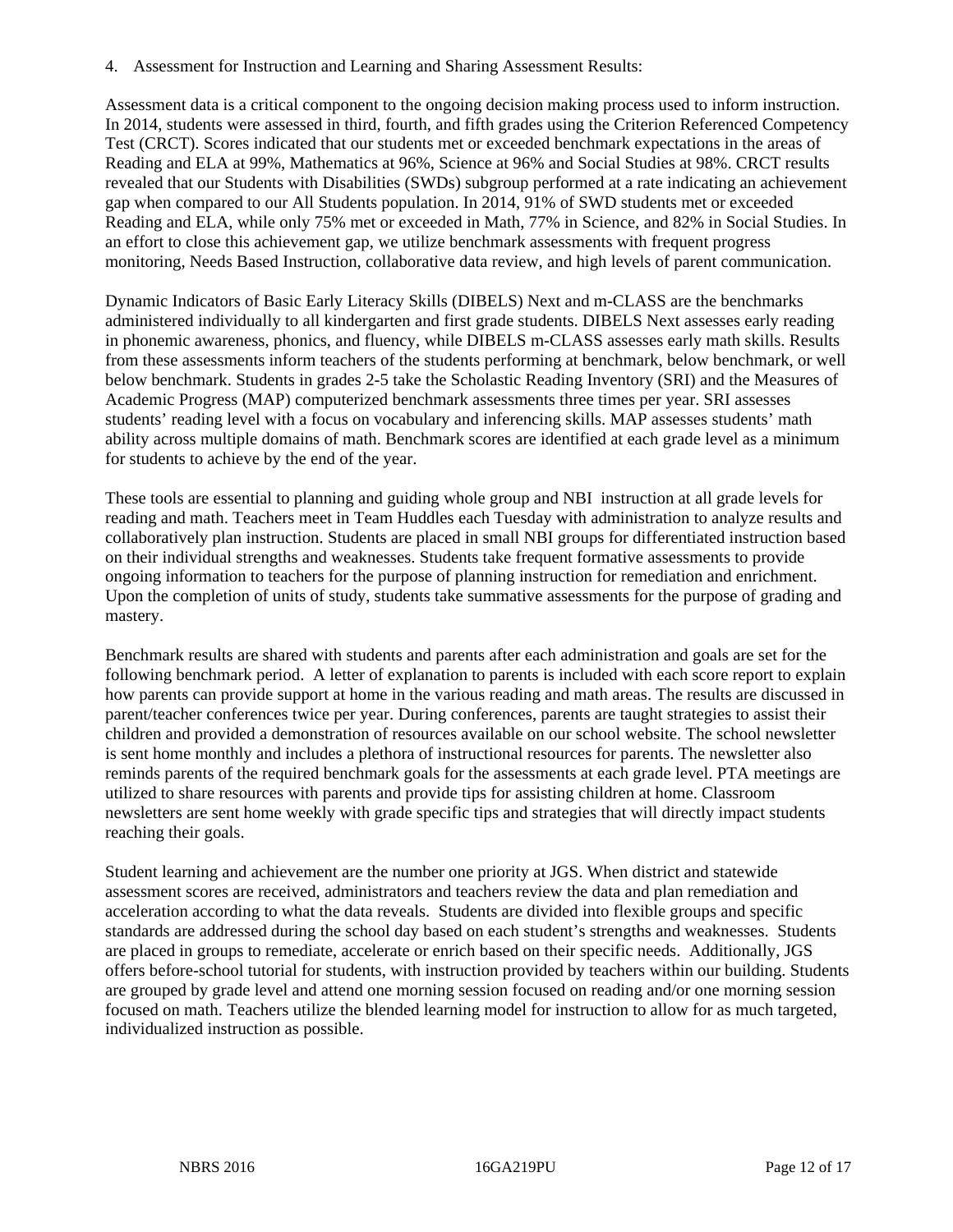### 1. School Climate/Culture:

Walking into Jacob G. Smith is like a breath of fresh air. An immediate sense of warmth invites parents and visitors into our school. There is a hum that is unmistakably children working hard, exchanging and sharing their thoughts, teachers instructing and facilitating in rooms with doors wide open and laughter and conversation that comes with the joy of lunch and recess. Parents are frequently seen strolling the halls admiring student work, eating lunch with their children, volunteering in the classroom, and mentoring students. Smiles abound… staff, students, parents… because this is home.

Part of the warmth felt by all who enter our doors comes from the behaviors and attitudes exhibited by the students and the consistently communicated expectations. Students become leaders guided by the principles from the "Leader in Me" and "7 Habits of Happy Kids." The 7 Habits explain what "good" behavior looks, feels and sounds like for our students, teachers, and parents. A very strategic process for implementation and communication of expectations was developed by our 7 Habits staff and administrative committee. During the first seven days of school, teachers read stories, share interactive videos, and teach songs about the habits. Grade specific assemblies are held during which administration relates each habit to student behavior in the classroom, hallway, lunchroom, bus, restroom, and playground. Parents receive educational pamphlets explaining each habit and how they can incorporate them into their home. Teachers select one student per day who receives the "Leader in Me" certificate for being a leader among their peers. These leaders are recognized on the morning announcements the following day for recognition and consistent examples of leadership behavior. When necessary, communication of student behavior is communicated through Conduct Notifications and Student Referrals that connect discipline infractions with one of the 7 Habits.

Students learn how to personally take charge of their lives and strive to be the "Leader in Me" each day. The result of this effort to be the leader creates a culture of happy, healthy, respectful, and kind children. At the end of each marking period we have a school-wide Habits 4 Life day. This is a day where students and teachers participate in hands-on activities that require them to implement the 7 Habits. Members from local businesses come to teach students yoga, water safety, nutrition, Heimlich procedures, Zumba, and dental hygiene with the focus of "Synergizing" and "Sharpening the Saw." Staff provide activities that encourage students to "Seek first to understand and then to be understood" as they write bucket letters to one another, and create a school-wide mural depicting the 7 Habits for the front of the school. The day ends with an assembly during which students are recognized by grade level, for their academic accomplishments during the marking period; one leader from each homeroom is recognized. The engagement between students, teachers, and community members result in a school culture at JGS that is inviting and welcoming.

Additionally, our principal values her staff and works diligently to support and encourage them. She frequently attends parent conferences and RTI meetings, meets with teachers for planning, and encourages participation in personal and team professional learning opportunities. She visits classrooms to say "Good morning", celebrates classroom achievement on tests, provides rewards for classes reaching behavior goals, and gives out "gold stars" to students who reach personal goals. She motivates and encourages staff throughout the school year with team building activities, such as creating gingerbread houses, spreading words of encouragement and appreciation with personal notes, and fostering opportunities for staff to build personal relationships outside of the work environment.

Furthermore, JGS encourages local businesses and establishments to partner with us to better educate our children. Their involvement, in turn, provides a sense of community that extends beyond the walls of the school building. Students learn to engage with others in a way that teaches them to consider others first and provides the opportunity for them to demonstrate their leadership abilities.

Walk through our doors and you will feel the warmth of a happy staff, students who embrace leadership, and parents and visitors who can't wait to come back.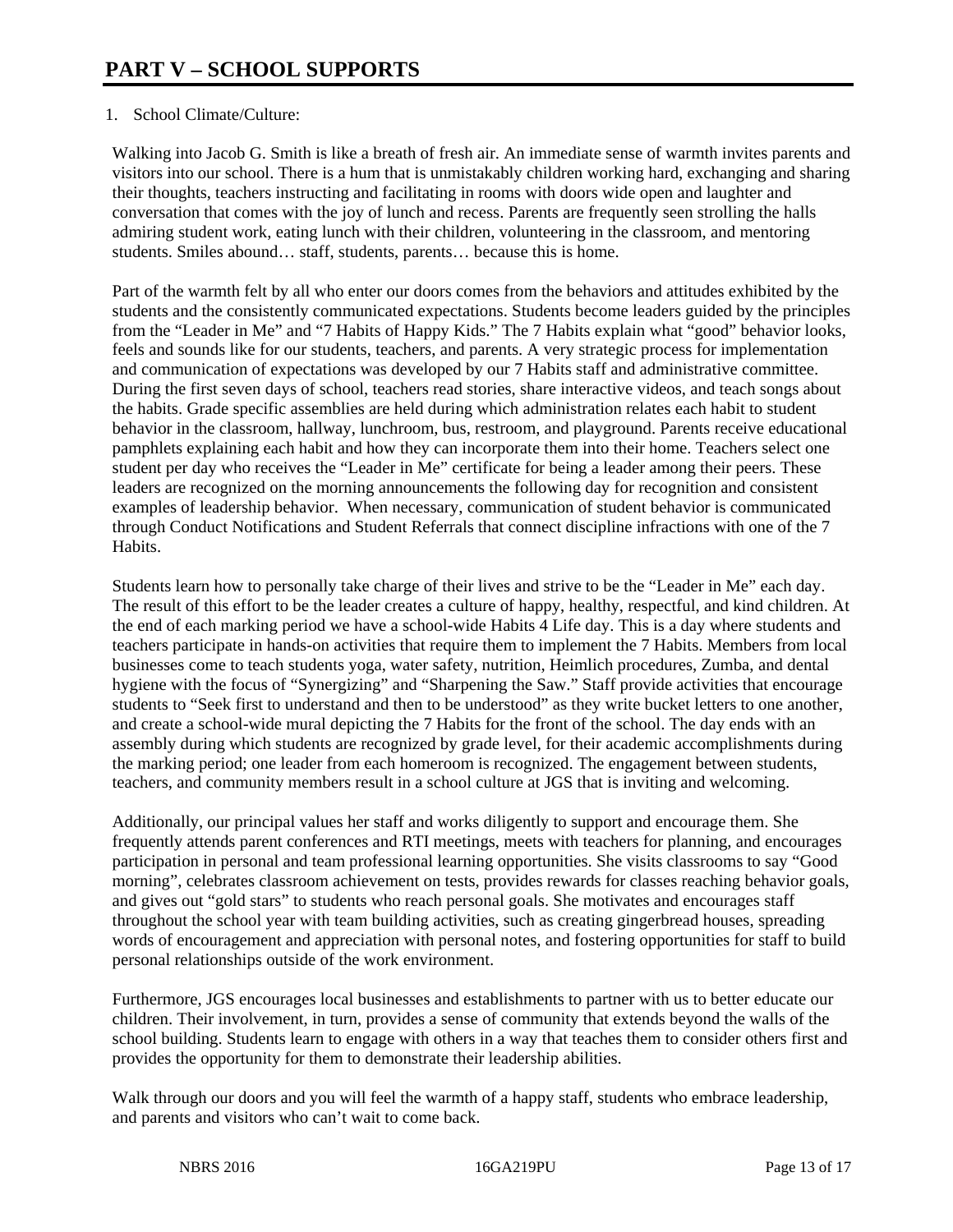#### 2. Engaging Families and Community:

Each year the staff seeks ways to bring our families together to demonstrate that we are all on the same team! JGS has hosted a community basketball game with staff and students as the players and several kickball games at a neighborhood park that included staff, parents and students. Our school community has participated in Jacob G. Smith night at the local baseball stadium to celebrate reading success with all our students. Such events provide opportunities for us to get to know each other on a personal level. Next, we work on engagement events that support a common cause, such as the Pet Care and Adoption Fair. This street fair, held at our school, is a partnership between our PTA and local pet supply store. The event includes pet adoptions, low cost pet vaccinations, carnival games, food, contests, and basket auctions. Throughout the year, we have many similar events such as the Woof Woof 5k, Yarn Bombing Art project, Jump Rope for Heart, Donuts for Dads Book Fair day, SCAD Buzz Bus, Walk and Bike to School days, Fine Arts Showcase nights, Thanksgiving Feast, Gifted Education Day, Savannah Green Build planting project, and Oyster Roast. Events like these demonstrate to our students how they can be a part of their community team and the good that can come when people work together.

Building relationships with our parents and community partners has led to many learning opportunities for our students. We have mentor readers from a local church, a certified therapy dog, and parent volunteers who come weekly to read with some of our struggling readers. Our PTA hosts a read-a-thon fundraiser each year to promote reading in the home with all our students. Through affiliation with the local army base, universities, wildlife center, and historical center, our students participate in math, science, and historical learning opportunities. Students participate each year in music education programs provided by the local orchestra and university which introduce them to a variety of musical genres.

Teachers, parents, students, and community members partner together to support various charity organizations. Students raise money to support charity organizations for cancer, diabetes, and heart health. During the holidays, teachers and parents provide Thanksgiving baskets and Angel Tree gifts for students in our school who are in need. This past year, students collected new and gently used winter clothes, which were donated to two of our district elementary schools with low income families.

#### 3. Professional Development:

Professional development is encouraged and supported by the principal and staff at JGS. We have a tiered approach set up for professional learning that mirrors the type of instruction we would provide our students. One day a week is reserved for after school meetings that rotate between leadership teams, committees, whole staff, and vertical meetings.

Team Meetings are held one Tuesday after school per month where in all certified staff members attend. Teachers complete book studies together, analyze school-wide data, plan for our 7 Habits implementation, and discuss budget decisions. One teacher from each team serves as a school representative and brings back important information from district-level content meetings. Content focused vertical teams meet once per month after school for reading/ELA, math, science, and social studies. During these vertical team meetings, teachers share resources, discuss standards, collaborate on strategies, and review common expectations. Team Captains, constitute our school's leadership team and meet monthly to determine the professional learning needs of our school based on data and plan for operational needs within the school. Finally, Communication, Assessment and 7 Habits committees meet monthly. These committees work to ensure we stay focused on our goals in terms of communication to our families and students, as well as to review and assess the impact of our professional learning activities on our student data.

Team Huddles (common planning) time play a vital role in the professional development our staff receives on a regular basis. During this time, teachers operate as professional learning communities to collaboratively plan instruction that implements what we have learned in our Tuesday rotations. Team Huddles receive feedback and guidance from our administration, our district's academic coaches and technology coaches. We analyze data, plan instructional strategies, discuss resources, and learn new strategies and ideas. In addition to weekly Team Huddles, grade level teachers receive one full-day professional learning day for the purpose of mapping out curriculum for the upcoming marking period.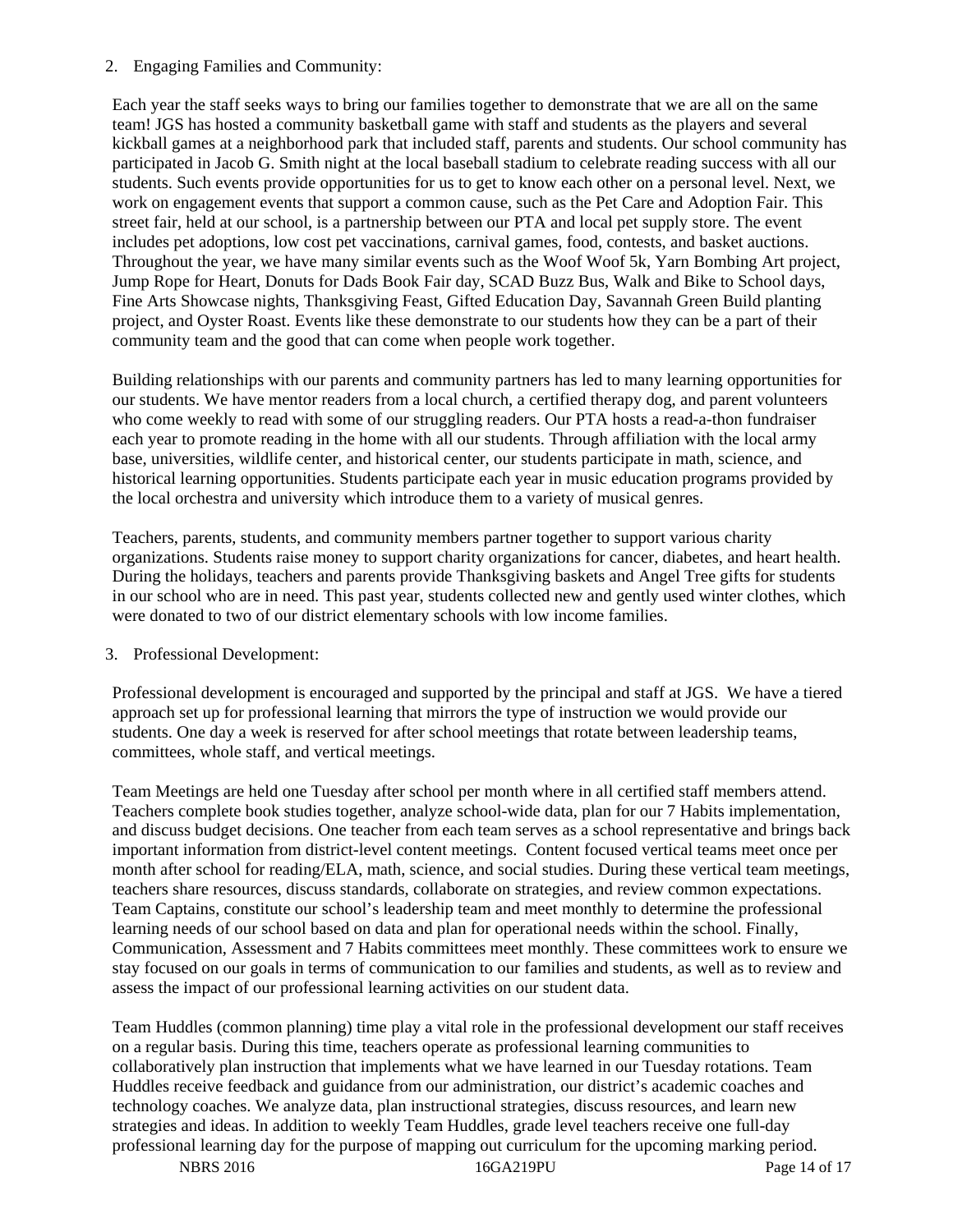Teachers map out lessons, designate timelines for assessments, and identify resources for effectively meeting the standards.

The drive to individualize our teaching strategies to address our diverse student population is evident by the percentage of trained certified staff in areas that target both low and high achievers. One hundred percent of our teachers are trained in RTI as a problem solving process for assisting struggling students, as well as the computer program TIENet, used for progress monitoring RTI students. Additionally, 95.8% of our teachers carry a Gifted Endorsement which allows them to teach students in the Gifted Education Program. One School Accountability Plan goal is to increase the percentage of students who score proficient or distinguished in math on state standardized tests. This has led the way for 100% of our certified staff to become trained in areas of math instruction that include model drawing, number talks, and math workshops. Professional Learning logs are turned in at the end of the school year documenting the number of hours and type of professional learning individual teachers have participated in for the year. These logs further demonstrating we are indeed a team of lifelong learners.

#### 4. School Leadership:

School leadership at JGS is focused on collaborative decision making between administration, staff, students, parents, and community members. Committees are strategically designed to involve all stakeholders in collaborative decision making. Stakeholders take an active role in our school, providing numerous models of leadership for our students. A collective voice is evident when these stakeholders come together.

Our principal values collaboration among her staff. Her leadership has set in motion groups such as Team Captains, Team Huddles and Team Meetings which require staff to engage in collaborative decision making. Each grade level has a designated Team Captain. Team Captains meet with the principal and assistant principal each month. They carry concerns, requests, ideas, and input to the monthly Team Captain meeting. This information is discussed and shared with team members during Team Meetings and Team Huddles. Our principal promotes a team atmosphere and encourages enthusiasm by purchasing team shirts and banners for staff and by displaying pictures of grade and departmental teams to show our school spirit. Teacher leadership is fostered through our rotating committees which are designed to include members from each team. Committees collaborate on decisions and make adjustments to school processes regarding hospitality, communication, assessment, wellness, 7 Habits, emergency procedures, media/technology, and data. Together we keep our focus on student achievement.

Parent and community leadership are evident through our Parent Teacher Association (PTA) and our Local School Council (LSC). These groups of parent and community leaders work to create a "family feel" between the school and surrounding community. PTA brings parents and staff together to involve parents in their children's education. This is accomplished through family engagement events, volunteer opportunities and fundraising activities for targeted instructional needs. LSC is a partnership between parents, staff and community business members for the purpose of increasing communication, community involvement and parent education. LSC seeks to increase the knowledge of our parents on how they can get involved with and support students' academic growth.

Students are encouraged to utilize their leadership skills in a variety of ways. Teachers assign jobs to students within their classrooms and in the lunchroom, giving them the opportunity to be leaders among their peers. At the end of 3rd grade, students are recommended by their teachers for the Safety Patrol program based on the leadership skills they have demonstrated. Safety Patrol students patrol hallways, organize and deliver the live morning news program, run the school recycling program, assist with dismissal, get the computer lab running in the morning, and mentor younger students in reading and math. Additionally, at the end of the marking period, one student from each homeroom is recognized as the "Leader in Me" for exemplifying the "7 Habits of Happy Kids" throughout the making period. These student leaders meet monthly with our school counselor to nominate teacher leaders and identify ways students can serve in leadership roles throughout our school.

NBRS 2016 16GA219PU Page 15 of 17 Collaborative school leadership is woven throughout our administration, staff, parents, students, and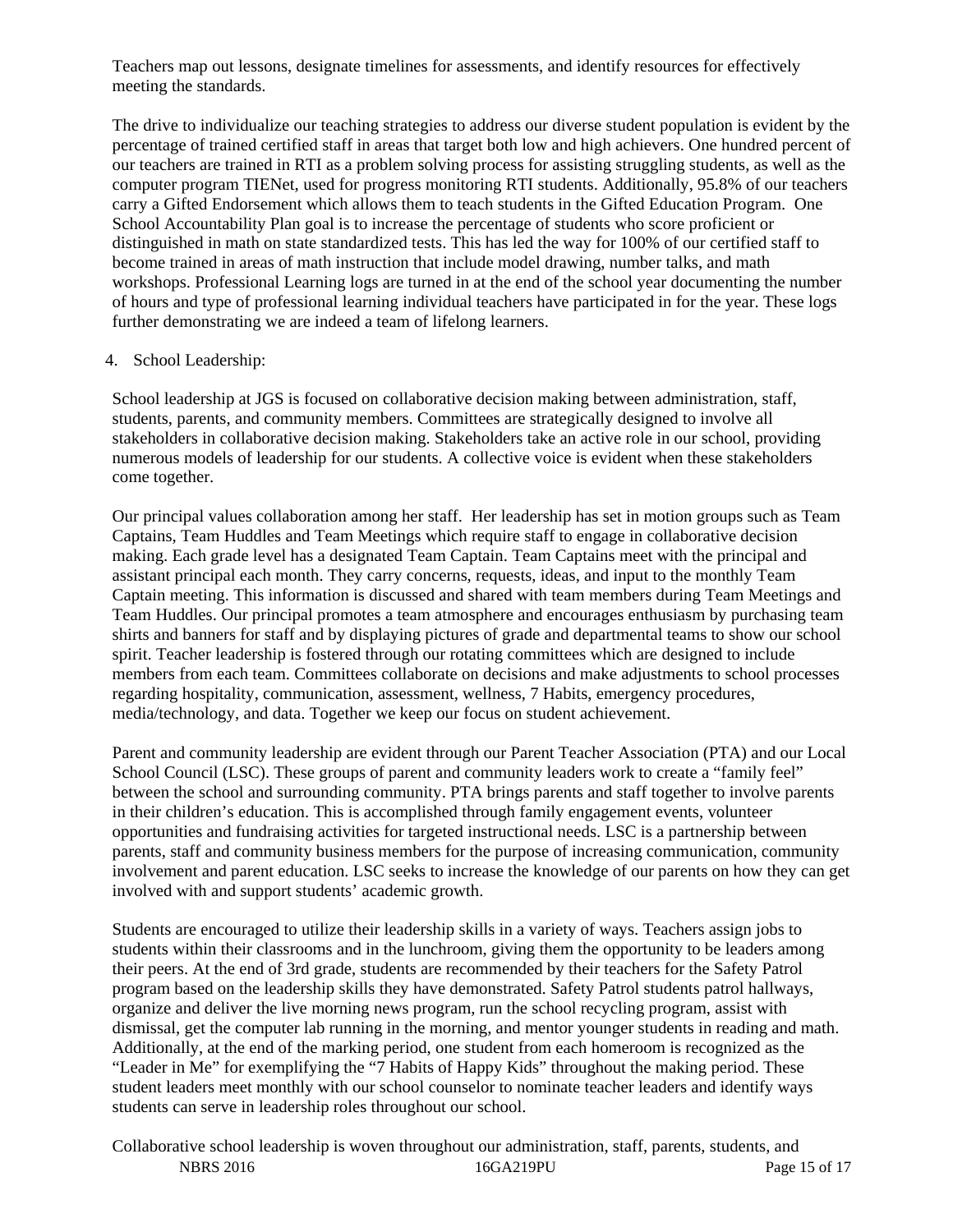community. The collective voice that is created when these groups come together results in a laser like focus on student achievement and the growth of student leaders.